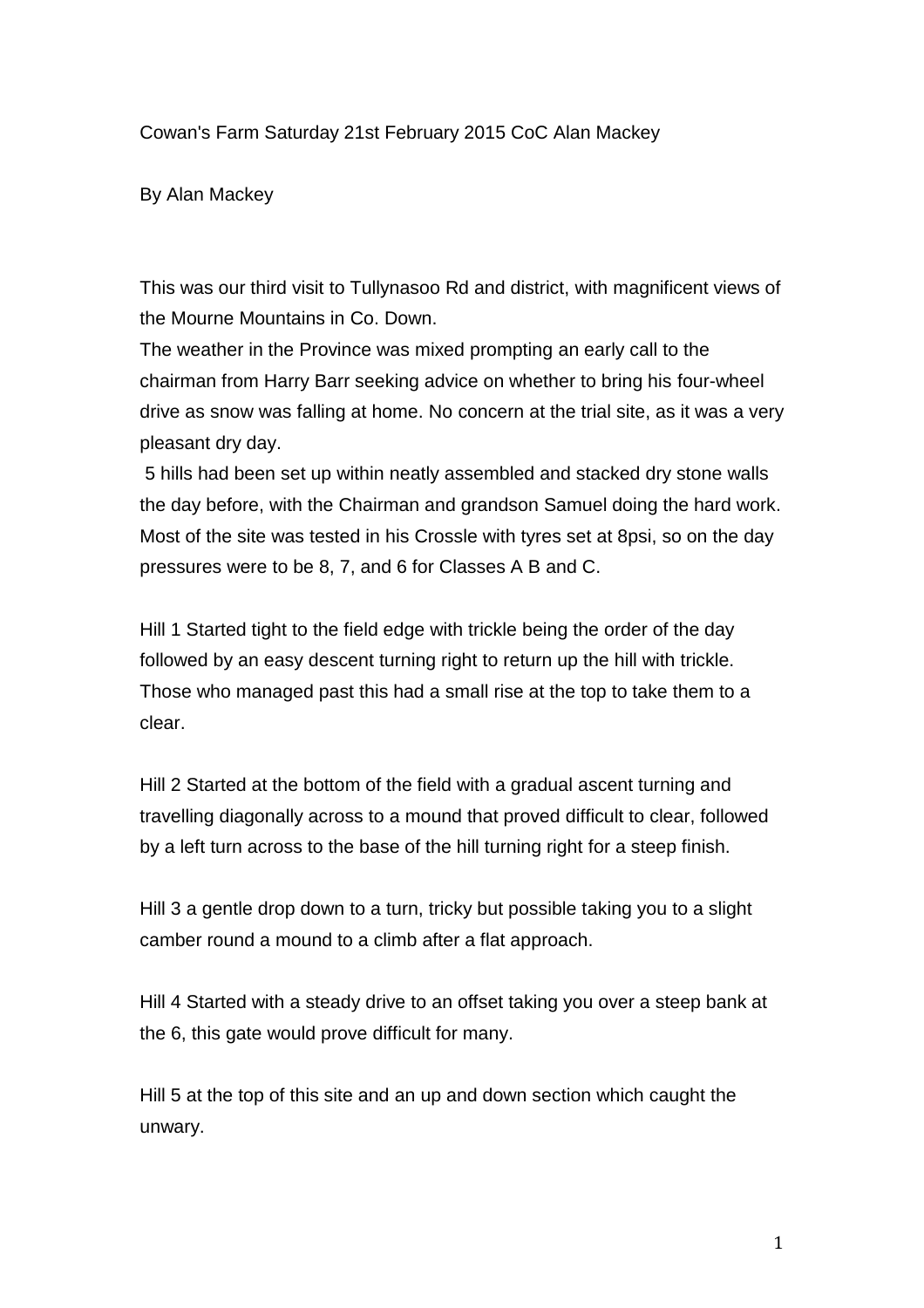Hills were spread out in a one-way system returning you to hill 1. Simple, but not for Michael McBratney who without GPS is lost, finding himself having to swiftly complete a lap to catch up.

12 drivers started with four laps to be completed and a break after two for adjustments should they be required. After the first lap with 3 clears Brian Edgar in Class A was ahead on 11 lost with David Webster and John McKinney joint second on 19 closely followed by Simon Gracey on 21.

Hill 2 was adjusted after lap one as a wet corner of the field, fed from an overflow pipe, was hampering progression beyond 8, Mervyn McKinney was the closest to passing the gate before a change.

During the second lap David Webster's day was developing with 2 clears, on 40 points. He now led John McKinney by 1 point and was closing in on Brian Edgar with hills 1 & 5 adding heavily to his score, but still leading with 39, with David on 40, John, 43, Andrew, 54. Simon was only one point behind on 55, with Tom 61 and Mervyn on 70 points lost.

In Class B Harry Barr was leading Geoff McKay by only one point after two laps; however Harry had two great last laps to finish 40 points ahead and take the win in the class.

Peter Frost and Michael McBratney had similar lost points during the day and by lap 3 only one point separated them with Michael improving his score during the last lap to take third place in Class B.

At the end of lap 2 with rain threatening pressures were reduced by 2psi, which was justified by light rain during the next two laps.

Tom McKinney sharing Chris Millar as passenger, borrowed from son Andrew produced one clear during the day and a fair complement of low scores, only breaking the century in points by one.